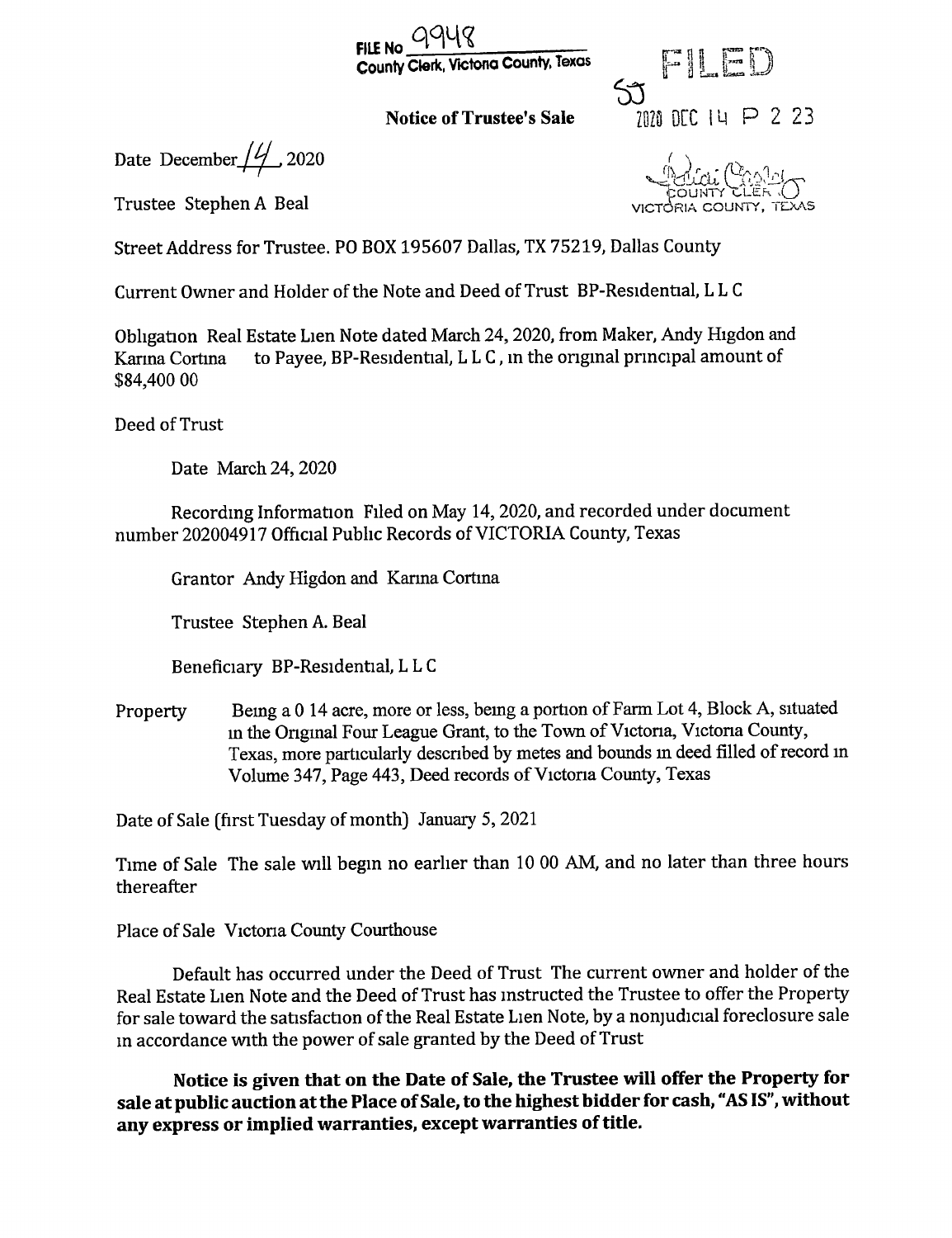Terms of Sale The sale will be conducted as a public auction to the highest bidder If the highest bidder is someone other than the Lender, the purchase price will be payable in cash or its equivalent, at the discretion of the Trustee, and will be payable immediately on acceptance of the bid by the Trustee If the Lender is the highest bidder, payment will be by  $\vee$  a credit on the Obligation, as permitted by the Deed of Trust

Those persons and entities desiring to purchase the Property at the public auction, other than the Lender, will need to demonstrate their ability to pay cash on acceptance of the bid by the Trustee

The sale will be made expressly subject to any title matters set forth in the Deed of Trust, but prospective bidders are reminded that by law the sale will necessarily be made subject to all prior matters of record affecting the Property, if any, to the extent that they remain in force and effect and have not been subordinated to the Deed of Trust The sale shall not cover any part of the Property that has been released from the lien of the Deed of Trust, as shown in the public records of the county where the Property is located Prospective bidders are strongly urged to examine the applicable public records to determine the nature and extent of such matters, if any

The Trustee may sell the Property in one or more parcels and/or sell all or only part of the Property

Pursuant to section 51009 of the Texas Property Code, the Property will be sold in as is, where is" condition, without any express or implied warranties, except as to the warranties of title (if any) provided for under the Deed of Trust Prospective bidders are advised to conduct an independent investigation of the nature and physical condition of the Property

Pursuant to section 510075 of the Texas Property Code, the Trustee reserves the right to set, further reasonable conditions for conducting the sale Any such further conditions shall be announced before bidding is opened for the first sale of the day held by the Trustee

Assert and protect your rights as a member of the armed forces of the United States If you are or your spouse is serving on active military duty, including active duty as a member of the Texas National Guard or the National Guard of another state or as a member of a reserve component of the armed forces of the United States, please send written notice of the active duty military service to the sender of this notice immediately"

s

STEPHEN A BEAL, TRUSTEE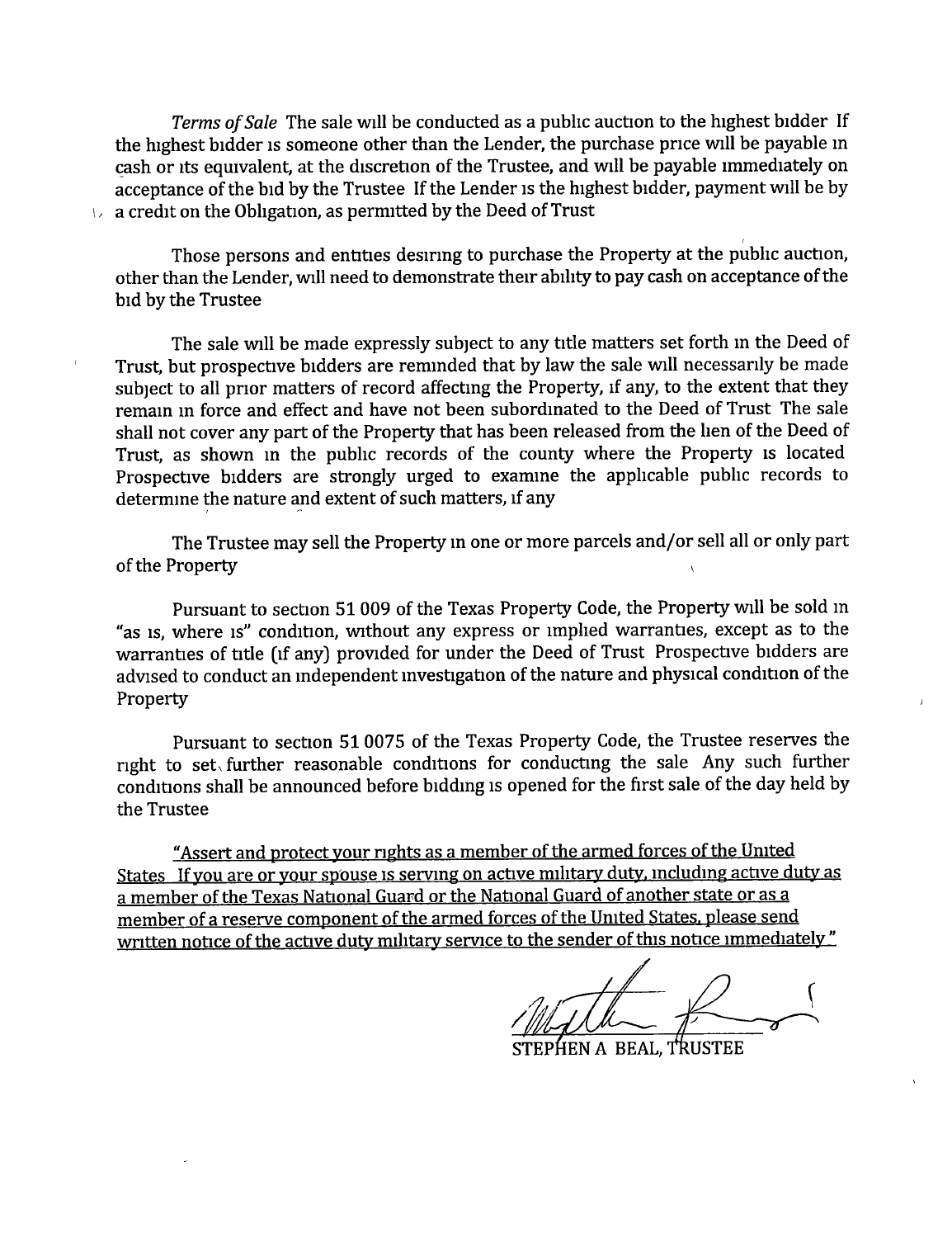# FILE No. County Clerk, Victoria County, Texas

### NOTICE OF SUBSTITUTE TRUSTEE'S SALE

§<br>§ Ş

|  | <b>STATE OF TEXAS</b> |
|--|-----------------------|
|--|-----------------------|

COUNTY OF VICTORIA

KNOW ALL MEN BY THESE PRESENTS:

WHEREAS, LINDA LAQUAY and TIMOTHY W. LAQUAY (collectively, the "Grantor"), executed <sup>a</sup> Deed of Trust( Security Agreement, Assignment of Leases, Assignment of Rents, and Financing Statement) dated November 13, 2015 and recorded in the Official Public Records of Victoria County, Texas (the "Records") under Document No. 201512720, as modified by that certain Renewal, Extension and Modification Agreement dated effective as of April 30, 2020 and recorded in the Records under Document No. 202007180 (collectively and together with all other extensions, modification, and renewals, if any, collectively referred to hereinafter as the "*Deed of Trust*");

WHEREAS, the Grantor, pursuant to the Deed of Trust, conveyed to Donald C. Legato (the "Original Trustee") for the benefit Third Coast Bank, S.S.B. (the "Beneficiary"), its successors and assigns, all of the real property, personal property, and all other premises described and referred to in the Deed of Trust (the "*Mortgaged Property*"), including the following described property located in Victoria County, Texas:

Lot Ten (10), Block Three (3), of Victoria Industrial Park No. 4, Section 1, an addition to the City of Victoria, Victoria County, Texas, according to the established map and plat of said addition of record in Volume 7, Page 61B of the Plat Records of Victoria County, Texas, to which reference is here made for descriptive purposes.

WHEREAS, the Deed of Trust secures payment of that certain Revolving Line of Credit Note dated November 13, 2015, executed by TW LaQuay Marine, LLC, a Texas limited liability company ( the "Borrower"), as the Borrower, and payable to the order of Beneficiary, in the original principal sum of ONE MILLION FOUR HUNDRED FIFTY THOUSAND AND 00/100 DOLLARS (\$1,450,000.00), as modified by that certain Renewal, Extension and Modification Agreement dated effective as of April 30,

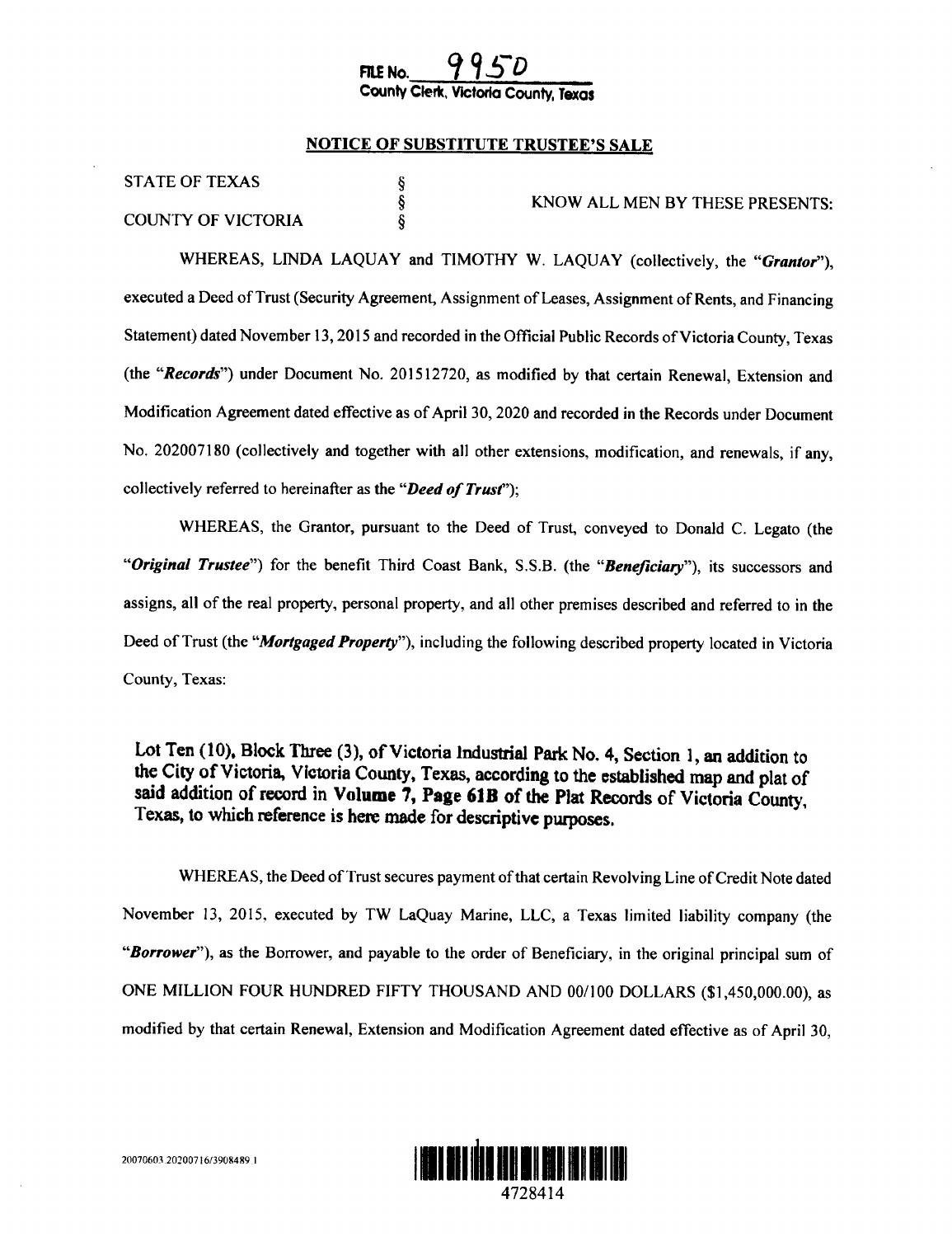2020 and recorded in the Records under Document No. 202007180( collectively and together with all other extensions, modification, and renewals, if any, collectively referred to hereinafter as the " $Note$ ");

WHEREAS, Beneficiary is the current legal owner and holder of the indebtedness secured by the Deed of Trust (the "Indebtedness"), and the Beneficiary, at Beneficiary's option, with or without cause, may from time to time remove the Original Trustee and appoint a successor trustee to any trustee appointed under the Deed of Trust by instrument recorded in the county in which the Deed of Trust is recorded, and the successor trustee shall succeed to all title, power and duties conferred upon the Original Trustee under the Deed of Trust and by applicable law;

WHEREAS, the Beneficiary has named, constituted and appointed in writing BRADLEY E. RAUCH, ZACHARY SCHNEIDER, ARNOLD MENDOZA, ALEXIS MENDOZA, SUSANA SANDOVAL, SANDRA MENDOZA, and ELIZABETH ANDERSON, as Substitute Trustees, each with the power to act independently (and without the joinder of the others) under and by virtue of the Deed of Trust and to hold, possess and exercise all of the title, power and duties conferred upon the Original Trustee under the Deed of Trust and by applicable law;

WHEREAS, the Note has matured, Borrower has defaulted in the payment of the Indebtedness, notice has been given to the Grantor and Borrower by certified mail, return receipt requested, stating that Borrower is in default, and the Borrower was given an opportunity to cure the default, but the Borrower has failed to cure such default(s);

WHEREAS, the proceeds of the Note were used for commercial purposes, and the Mortgaged Property was not to be used by the Grantor for residential purposes;

WHEREAS, the Beneficiary has called upon and requested either or any of Bradley E. Rauch, Zachary Schneider, Arnold Mendoza, Alexis Mendoza, Susana Sandoval, Sandra Mendoza, Elizabeth Anderson, or any additional substitute trustee appointed pursuant to the terms of the Deed of Trust, as Substitute Trustees, to perform the Trustee's duties under the Deed of Trust and to post, mail and file, or have posted, mailed, and filed, notice and to sell the Mortgaged Property without prejudice and without creating an election not to proceed against any other collateral securing the obligations ofthe Grantor to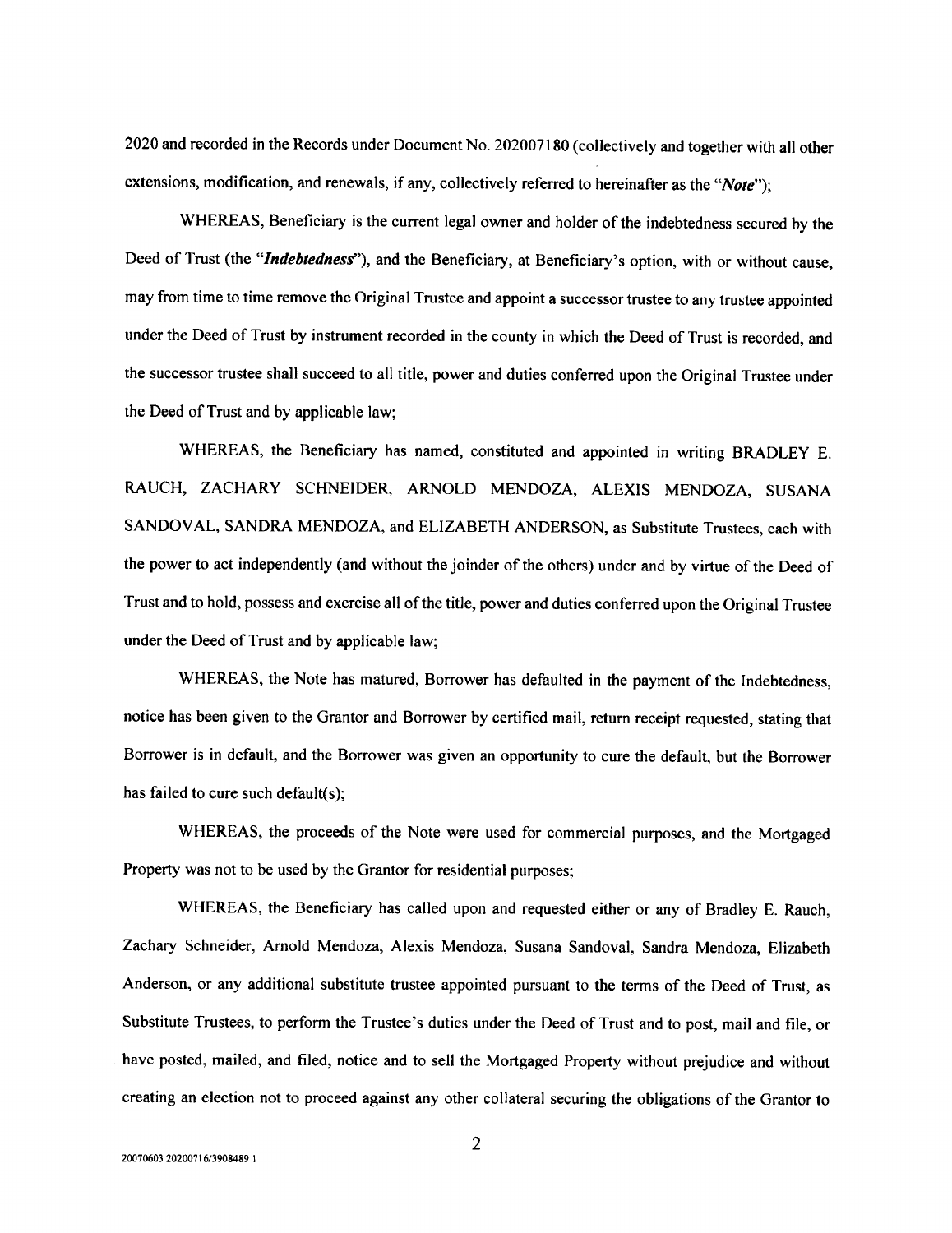the Beneficiary, and without waiving any rights or remedies which the Beneficiary has against the Grantor or any other parties obligated for payment of the Indebtedness;

NOW, THEREFORE, the undersigned Substitute Trustee, at the request of the Beneficiary, hereby gives notice that after due posting of this Notice as required by the Deed of Trust and law, a Substitute Trustee will sell on January 5, 2021 ( that being the first Tuesday of said month, as provided for in Texas Property Code Sec. 51.002) at public auction to the highest bidder for cash, at the area in front of the east door of the Victoria County Courthouse, 115 North Bridge Street, said location having been designated by the County Commissioners' Court of Victoria County, Texas (or such other location as may be designated by said County Commissioners' Court), the sale to begin no earlier than 11:00 o'clock a.m. and no later than three (3) hours after such time, the Mortgaged Property, including without limitation, all personal property described in the Deed of Trust, owned by the Grantor, Grantor's heirs, legal representatives, successors and assigns, and originally covered by the Deed of Trust, whether or not herein specifically described.

THE SALE OF THE PROPERTY IS "AS IS" AND "WHERE IS" AND WITHOUT REPRESENTATION OR WARRANTY OF ANY KIND BY THE SUBSTITUTE TRUSTEE OR HOLDERS OF SAID INDEBTEDNESS, EXPRESS, IMPLIED, STATUTORY, QUASI-STATUTORY OR OTHERWISE, ANY WARRANT OR MERCHANTIBILITY OR FITNESS FOR A PARTICULAR PURPOSE BEING EXPRESSLY DISCLAIMED. NEITHER THE BENEFICIARY NOR THE TRUSTEE OR SUBSTITUTE TRUSTEE MAKES ANY REPRESENTATIONS OR WARRANTIES WITH RESPECT TO THE COMPLIANCE WITH LAWS, RULES, AGREEMENTS, OR SPECIFICATIONS, NOR WITH RESPECT TO CONDITION, QUALITY, CAPACITY, DESIGN, OPERATION, ABSENCE OF ANY LATENT DEFECTS OR ANY OTHER WARRANTY OR REPRESENTATION WHATSOEVER WITH RESPECT TO THE PROPERTY, ALL OF WHICH ARE EXPRESSLY WAIVED BY PURCHASER(S).

#### THE NEXT PAGE IS THE SIGNATURE PAGE

3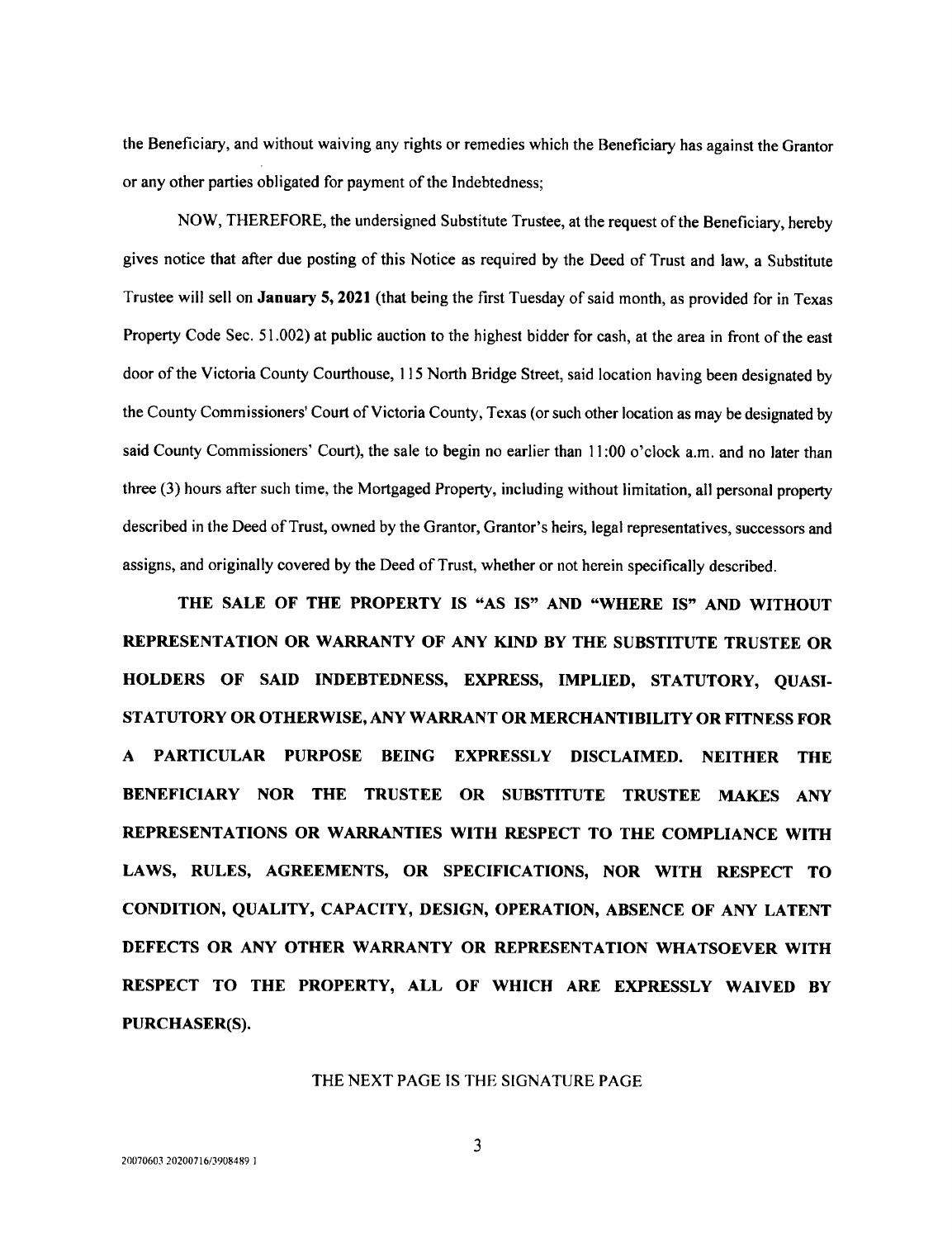WITNESS BY HAND this  $M_{\text{day of December, 2020}}$ .

ş Š  $\overline{\S}$ 

ehneider, Trustee

COUNTY OF HARRIS

### STATE OF TEXAS

This document was acknowledged before me on this, the  $\frac{11}{11}$  day of December, 2020, by Zachary Schneider, Trustee.



# Name and Address of Substitute Trustees:<br>Mr. Bradley E. Rauch

Mr. Bradley E. Rauch Ms. Shelley Ortolani<br>Hirsch & Westheimer, P.C. Ms. Shelley Ortolani 1415 Louisiana, 36<sup>th</sup> Floor 10406 Rockley Road<br>Houston, Texas 77002 Houston, TX 77099 Houston, Texas 77002

Mr. Zachary Schneider<br>
Hirsch & Westheimer, P.C.<br>
Foreclosure Network 1415 Louisiana, 36<sup>th</sup> Floor 10406 Rockley Road<br>Houston, Texas 77002 Houston, TX 77099

Mr. Arnold Mendoza Ms. Sandra Mendoza Foreclosure Network of Texas<br>
10406 Rockley Road<br>
10406 Rockley Road<br>
10406 Rockley Road 10406 Rockley Road<br>
10406 Rockley Road<br>
10406 Rockley Road<br>
10406 Rockley Road

Ms. Alexis Mendoza Ms. Elizabeth Anderson Foreclosure Network of Texas<br>
10406 Rockley Road<br>
10406 Rockley Road<br>
10406 Rockley Road 10406 Rockley Road<br>
10406 Rockley Road<br>
10406 Rockley Road<br>
10406 Rockley Road<br>
10406 Rockley Road

20**23** NOTARY PUBLIC IN AND FOR THE STATE OF TEXAS

Foreclosure Network of Texas

Foreclosure Network of Texas Houston, TX 77099

Houston, TX 77099

Houston, TX 77099

### AFTER RECORDING, PLEASE RETURN TO:

Zachary Schneider Hirsch & Westheimer, P.C. 1415 Louisiana, 36th Floor

Trustee<br>
Trustee<br>
December, 2020, by Zechary<br>  $\underbrace{\bigvee_{\mathbf{A}}\bigcup_{\mathbf{B}}\bigcup_{\mathbf{B}}\bigcup_{\mathbf{C}}\mathbf{C}}_{\mathbf{C}}$ <br>
S.S.<br>
S.<br>
As of Texas<br>
d<br>
As of Texas<br>
d<br>
As of Texas<br>
d<br>
TELED<br>  $\bigcirc \bigcirc$ <br>
DEC 15 P 12 12<br>
COUNTY, TEXAS Houston, Texas 77002 FILED 2020 DEC 15 P 12: 12

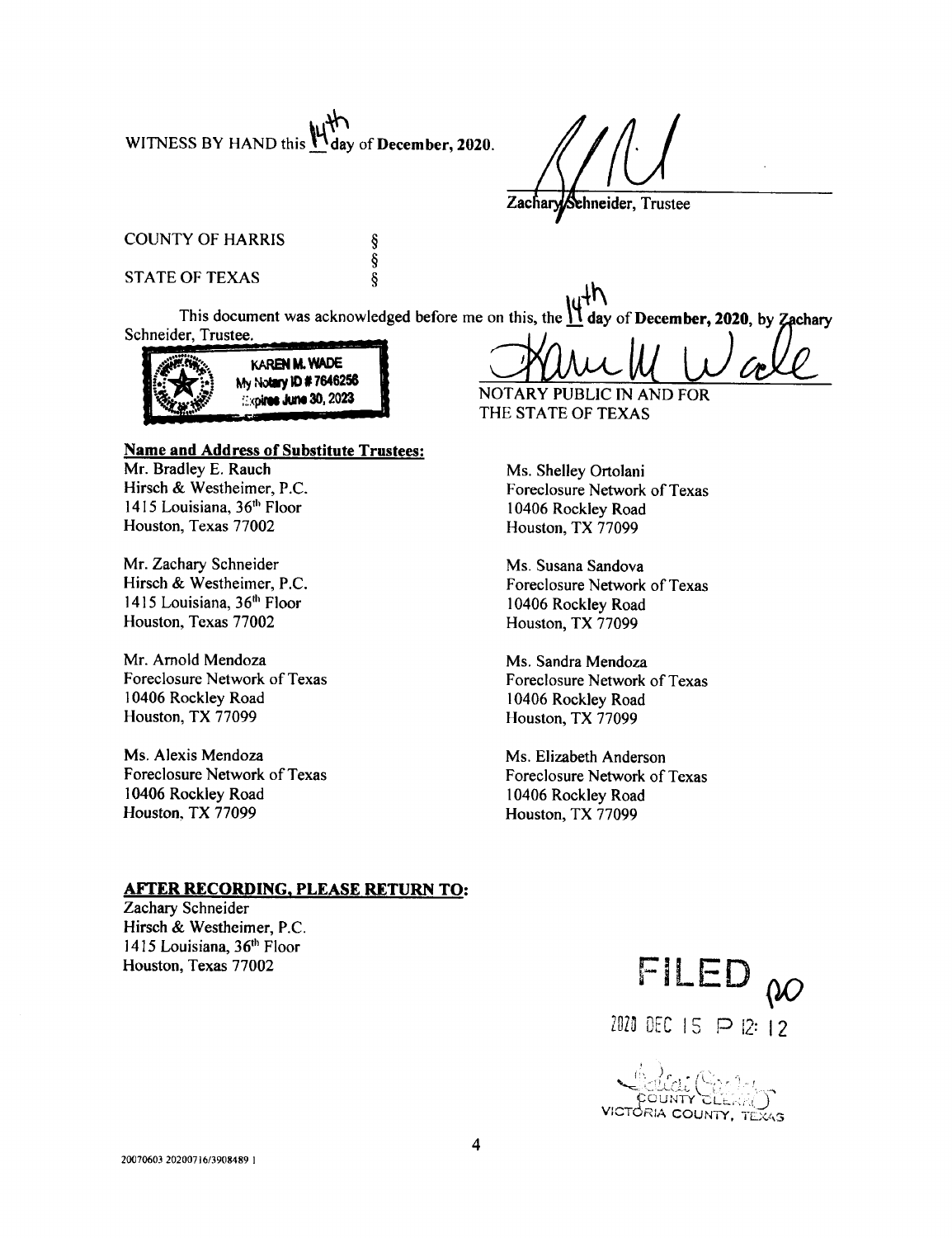



OUNTY

Notice of Trustee's Sale

Date: December  $\sqrt{2}$  2020

Trustee. Stephen A. Beal

Street Address for Trustee PO BOX 195607 Dallas, TX 75219, Dallas County

Current Owner and Holder of the Note and Deed of Trust. BP -Residential, L L.C.

Obligation. Real Estate Lien Note dated April 28, 2014, from Maker, Elssie Guerrero and to Payee, BP-Residential, L.L C, in the original principal amount of 98, 000 00

Deed of Trust

 $\sim$   $-$ 

Date: April 28, 2014

Recording Information. Filed on May 8, 2014, and recorded under document number 201405158 Official Public Records of VICTORIA County, Texas

Grantor. Elssie Guerrero and Raymond Guerrero

Trustee- Stephen A. Beal

Beneficiary BP -Residential, L L <sup>C</sup>

Property. Being Lot Number Six (6), in Block Number (6), of Blue Ridge Addition, an addition to the City of Victoria, Victoria County, Texas, according to the established map and plat of record in Volume 327, Page 293, of the Deed Records of Victoria County, Texas

Date of Sale ( first Tuesday of month): January 5, 2021

Time of Sale. The sale will begin no earlier than 10-00 AM, and no later than three hours thereafter.

Place of Sale Victoria County Courthouse

Default has occurred under the Deed of Trust The current owner and holder of the Real Estate Lien Note and the Deed of Trust has instructed the Trustee to offer the Property for sale toward the satisfaction of the Real Estate Lien Note, by a nonjudicial foreclosure sale in accordance with the power of sale granted by the Deed of Trust

Notice is given that on the Date of Sale, the Trustee will offer the Property for sale at public auction at the Place of Sale, to the highest bidder for cash, "AS IS", without any express or implied warranties, except warranties of title.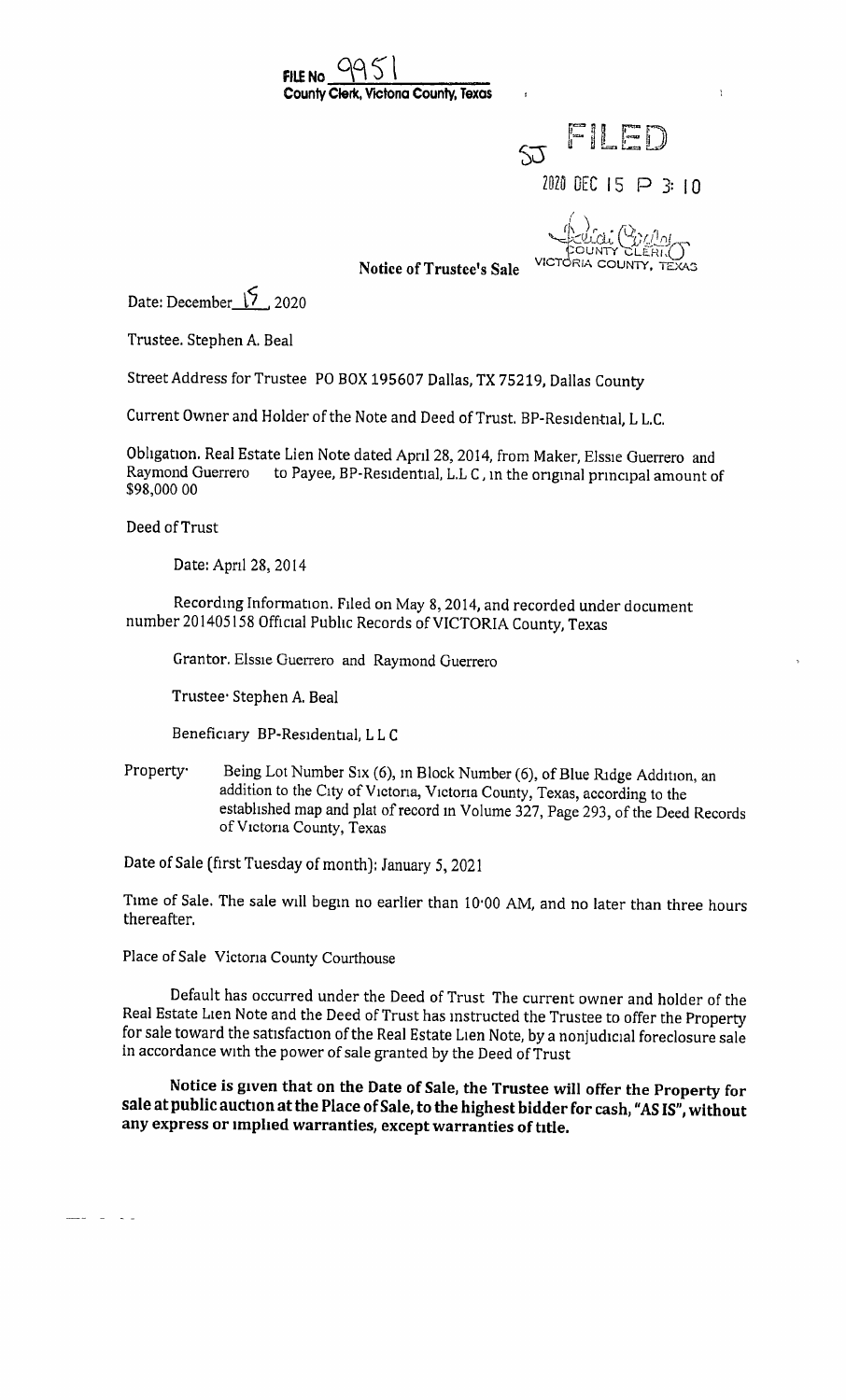Terms of Sale The sale will be conducted as a public auction to the highest bidder If the highest bidder is someone other than the Lender, the purchase price will be payable in cash or its equivalent, at the discretion of the Trustee, and will be payable immediately on acceptance of the bid by the Trustee If the Lender is the highest bidder, payment will be by <sup>a</sup> credit on the Obligation, as permitted by the Deed of Trust

Those persons and entities desiring to purchase the Property at the public auction, other than the Lender, will need to demonstrate their ability to pay cash on acceptance of the bid by the Trustee.

The sale will be made expressly subject to any title matters set forth in the Deed of Trust, but prospective bidders are reminded that by law the sale will necessarily be made subject to all prior matters of record affecting the Property, if any, to the extent that they remain in force and effect and have not been subordinated to the Deed of Trust. The sale shall not cover any part of the Property that has been released from the lien of the Deed of Trust, as shown in the public records of the county where the Property is located Prospective bidders are strongly urged to examine the applicable public records to determine the nature and extent of such matters, if any

The Trustee may sell the Property in one or more parcels and/or sell all or only part of the Property.

Pursuant to section 51009 of the Texas Property Code, the Property will be sold in "as is, where is" condition, without any express or implied warranties, except as to the warranties of title (if any) provided for under the Deed of Trust. Prospective bidders are advised to conduct an independent investigation of the nature and physical condition of the Property

Pursuant to section 51. 0075 of the Texas Property Code, the Trustee reserves the right to set further reasonable conditions for conducting the sale Any such further conditions shall be announced before bidding is opened for the first sale of the day held by the Trustee

Assert and protect your rights as a member of the armed forces of the United States. If you are or your spouse is serving on active military duty, including active duty as <sup>a</sup> member of the Texas National Guard or the National Guard of another state or as a member of a reserve component of the armed forces of the United States, please send written notice of the active duty military service to the sender of this notice immediately"

بير ليگ

STEPHEN A BEAL, TRUSTE!